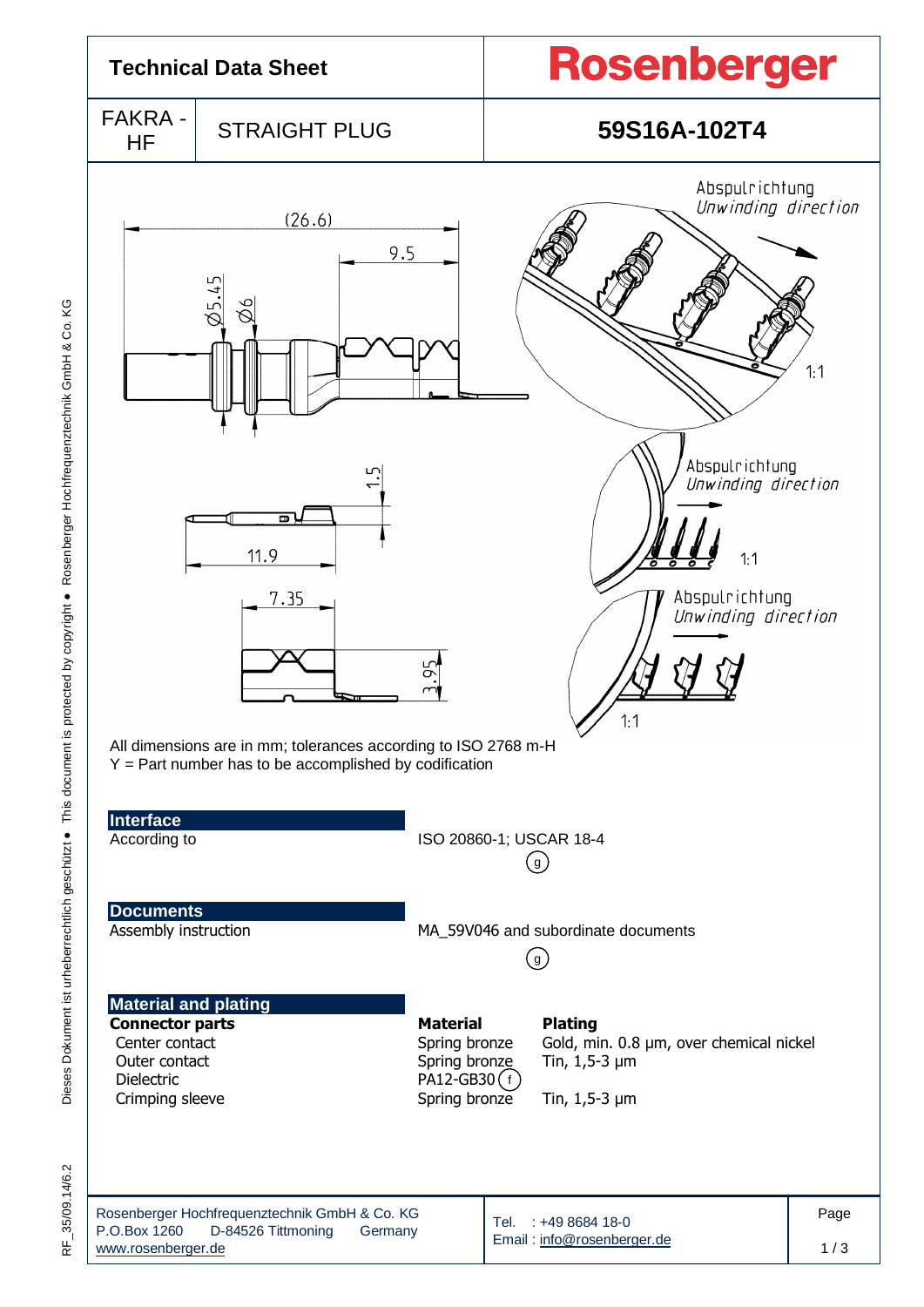| <b>Technical Data Sheet</b>                                                                                                                                                                                                                                                                                                |                                                        |                                                                                               |                                                                                                                                      | <b>Rosenberger</b>                                                                                   |              |      |  |  |
|----------------------------------------------------------------------------------------------------------------------------------------------------------------------------------------------------------------------------------------------------------------------------------------------------------------------------|--------------------------------------------------------|-----------------------------------------------------------------------------------------------|--------------------------------------------------------------------------------------------------------------------------------------|------------------------------------------------------------------------------------------------------|--------------|------|--|--|
| <b>FAKRA -</b><br>HF                                                                                                                                                                                                                                                                                                       |                                                        | <b>STRAIGHT PLUG</b>                                                                          |                                                                                                                                      |                                                                                                      |              |      |  |  |
| <b>Electrical data</b><br>Impedance<br>Frequency<br>Frequency<br>DC to 1 GHz                                                                                                                                                                                                                                               | Acc. assembly instruction MA_59V046:<br>1 GHz to 2 GHz | Returnloss depending on assembly instruction:<br>Returnloss<br>$\leq$ -23 dB<br>$\leq$ -18 dB | 50 $\Omega$<br>DC to 3 GHz                                                                                                           |                                                                                                      | (g)          |      |  |  |
| 2 GHz to 3 GHz<br>$\leq$ -15 dB<br>Acc. assembly instruction MA_59V046_VW_LH:<br>Returnloss, cable length 6m, ungated<br>Frequency<br>DC to 1 GHz<br>$\leq$ -17 dB<br>1 GHz to 2 GHz<br>$\le$ -17 dB +3.00 dB/GHz $\cdot$ (f - 1 GHz)<br>2 GHz to 4 GHz<br>$\le$ -14 dB +1.50 dB/GHz $\cdot$ (f - 2 GHz)<br>4 GHz to 6 GHz |                                                        |                                                                                               | $\le$ -11 dB +0.75 dB/GHz $\cdot$ (f - 4 GHz)                                                                                        |                                                                                                      |              |      |  |  |
| <b>Insertion loss</b><br>Insulation resistance<br>Center contact resistance<br>Outer contact resistance<br>Test voltage<br>Working voltage<br>Power current<br>RF-leakage (optional)<br>- Limitations are possible due to the used cable type -                                                                            |                                                        |                                                                                               | $\leq$ 0.1 x dB<br>$\geq 1x10^3$ M $\Omega$<br>$\leq$ 5 m $\Omega$<br>$\leq$ 5 m $\Omega$<br>750 V rms<br>335 V rms<br>$\leq$ 1 A DC | $\geq 60$ dB up to 1 GHz<br>$\left( 9\right)$                                                        |              |      |  |  |
| <b>Mechanical data</b><br>Mating cycles<br>Engagement force<br>Disengagement force                                                                                                                                                                                                                                         |                                                        |                                                                                               | min. 25<br>25 N<br>$\leq$<br>2 N<br>$\geq$                                                                                           | (g)                                                                                                  |              |      |  |  |
| <b>Environmental data</b><br>Temperature range<br>Thermal shock<br>Temperature and humidity<br>Vibration and mechanical shock<br>Dry heat<br>$RoHS$ (f)<br>- Limitations are possible due to the used cable type -                                                                                                         |                                                        |                                                                                               | $-40^{\circ}$ C to $+105^{\circ}$ C<br>compliant                                                                                     | ISO 20860-2 clause 9.2<br>ISO 20860-2 clause 9.3<br>ISO 20860-2 clause 9.1<br>ISO 20860-2 clause 9.4 | ( f )<br>(g) |      |  |  |
| $P \cap \text{Row } 1260$ $D_2A526$ Tittmoning                                                                                                                                                                                                                                                                             |                                                        | Rosenberger Hochfrequenztechnik GmbH & Co. KG<br>Germany                                      |                                                                                                                                      | : +49 8684 18-0<br>Tel.                                                                              |              | Page |  |  |

RF\_35/09.14/6.2

2 / 3

## x 1260 D-84526 Tittmoning Germany [www.rosenberger.de](http://www.rosenberger.de/)

Email [: info@rosenberger.de](mailto:info@rosenberger.de)